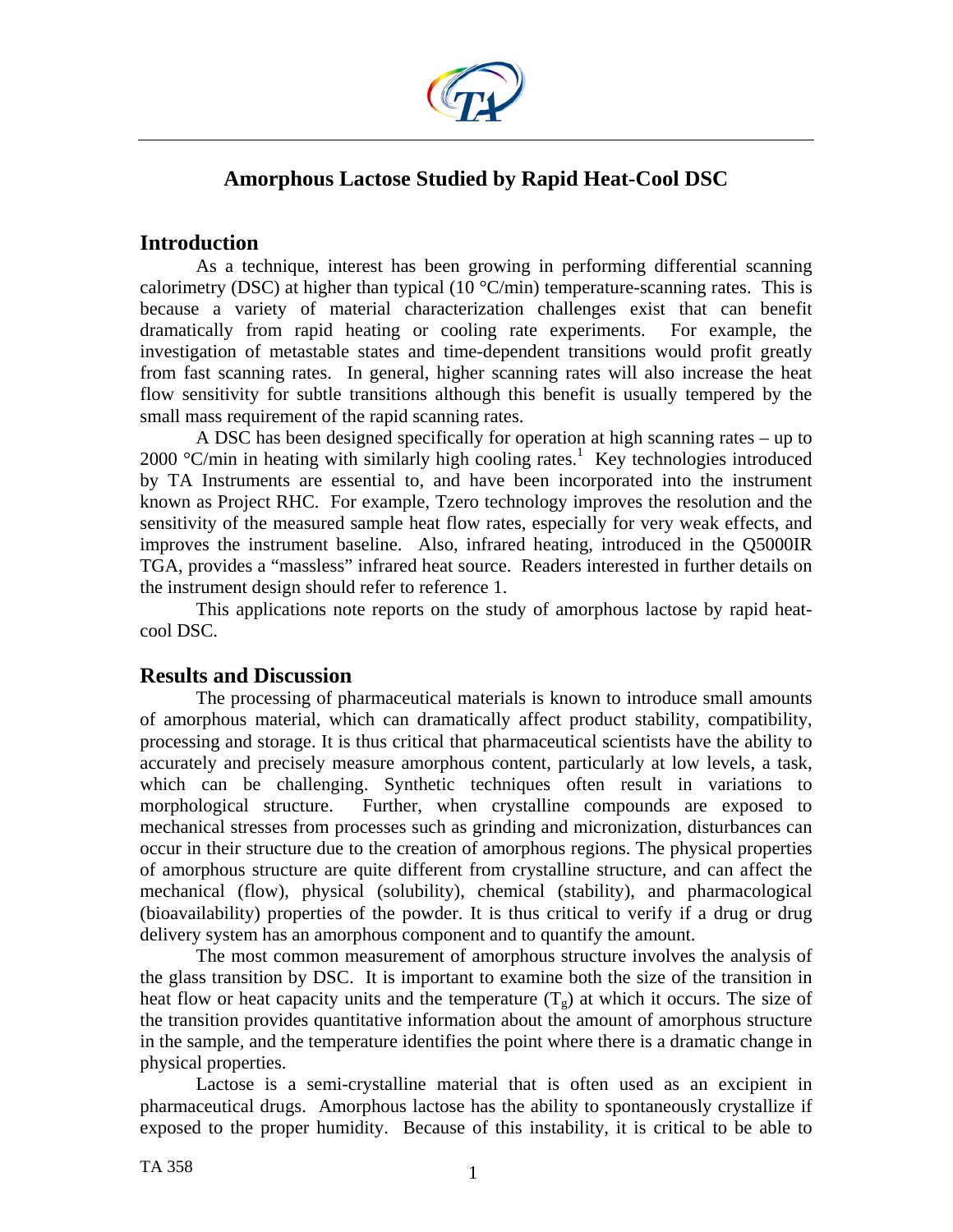detect and quantify the amount of amorphous material in lactose. Figure 1 shows an overlay of numerous DSC scans from 50 to 2000 °C/min. At each rate, excellent detection of the glass transition is obtained. Previous authors report Tg of pharmaceuticals measured at 500 °C/min results in Limit of Detection (LOD) of <1% amorphous content for lactose<sup>1-3</sup>. With the increased scanning rate of the Project RHC DSC of up to 2000 °C/min a roughly 4x increase in the LOD can be expected.



Figure 1 – The glass transition of amorphous lactose detected at rates up to 2000  $\degree$ C/min.

## **REFERENCES**

1. Robert L. Danley, Peter A. Caulfield and Steven R. Aubuchon, *American Laboratory*, January 2008, pp. 9-11.

2. P. Gabbott, P. Clarke, T. Mann, P. Royall, and S. Shergill, *American Lab*, August 2003.

3. M. Hurtta, I. Pitkänen, *Thermochim. Acta* 419 (2004) 19-29.

4. M. Lappalainen, I. Pitkänen, P. Harjunen, *Int. J. of Pharmaceut*., 307(2), (2006), 150- 155.

## **TA INSTRUMENTS**

### **United States**

109 Lukens Drive, New Castle, DE 19720 • Phone: 1-302-427-4000 • E-mail: [info@tainstruments.com](mailto:info@tainstruments.com) 

### **Canada**

Phone: 1-905-309-5387 • E-mail: [shunt@tainstruments.com.](mailto:shunt@tainstruments.com)

## **Mexico**

Phone: 52-55-5200-1860 • E-mail: mdominguez@tainstruments.com

## **Spain**

Phone: 34-93-600-9300 • E-mail: spain@tainstruments.com

**United Kingdom**

Phone: 44-1-293-658-900 • E-mail: uk@tainstruments.com

### **Belgium/Luxembourg**

Phone: 32-2-706-0080 • E-mail: belgium@tainstruments.com